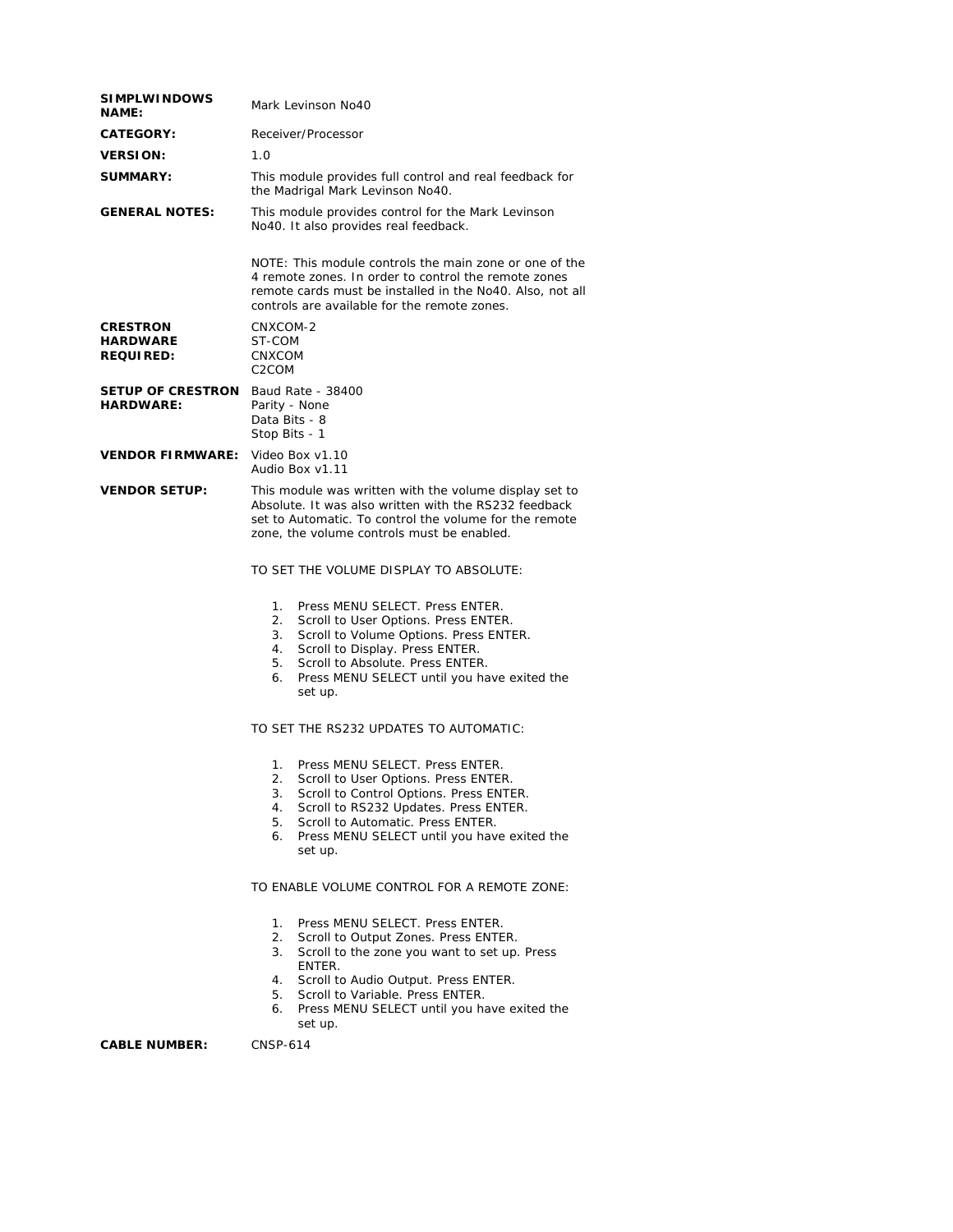## **CONTROL:**

| Main_Zone                   | D | Pulse to select the Main Zone<br>to be controlled.                 |
|-----------------------------|---|--------------------------------------------------------------------|
| Remote_Zone_*               | D | Pulse to select one of the<br>remote zones to be<br>controlled.    |
| Power_On/Off/Toggle         | D | Pulse to turn power on or off.                                     |
| $Input*$                    | D | Pulse to select the input.                                         |
| Next/Previous_Input         | D | Pulse to step through the<br>inputs.                               |
| Profile_*                   | D | Pulse to select the profile.                                       |
| <b>Next Profile</b>         | D | Pulse to step to the next<br>profile.                              |
| Stereo_Mode                 | D | Pulse to select the "Stereo"<br>surround mode.                     |
| Stereo_Surround_Mode        | D | Pulse to select the "Stereo"<br>Surround" surround mode.           |
| Mono_Mode                   | D | Pulse to select the "Mono"<br>surround mode.                       |
| Mono_Fronts_Mode            | D | Pulse to select the "Mono<br>Fronts" surround mode.                |
| Mono_Surround_Mode          | D | Pulse to select the "Mono<br>Surround" surround mode.              |
| ProLogic_Mode               | D | Pulse to select the "ProLogic"<br>surround mode.                   |
| ProLogic_+THX_Mode          | D | Pulse to select the "ProLogic<br>+ THX" surround mode.             |
| ProLogic_2_Movie_Mode       | D | Pulse to select the "ProLogic<br>II Movie" surround mode.          |
| ProLogic_2_Movie_+THX_Mode  | D | Pulse to select the "ProLogic<br>II Movie + THX" surround<br>mode. |
| ProLogic_2_Music_Mode       | D | Pulse to select the "ProLogic<br>II Music" surround mode.          |
| Multichannel_Mode           | D | Pulse to select the<br>"Multichannel" surround<br>mode.            |
| Multichannel_+THX_Mode      | D | Pulse to select the<br>"Multichannel + THX"<br>surround mode.      |
| Down_Mix_Multichannel_Mode  | D | Pulse to select the "Down Mix<br>Multichannel" surround mode.      |
| Next/Previous_Surround_Mode | D | Pulse to step through the<br>surround modes.                       |
| THX_On/Off/Toggle           | D | Pulse to turn THX on or off.                                       |
| Volume_Up/Down              | D | Push and hold to adjust<br>volume.                                 |
| Volume_Mute_On/Off_Toggle   | D | Pulse to turn the volume<br>mute on or off.                        |
| <b>Compression_Minimum</b>  | D | Pulse to select minimum<br>compression.                            |
| Compression_Medium          | D | Pulse to select medium<br>compression.                             |
| Compression_Maximum         | D | Pulse to select maximum<br>compression.                            |
| Less_Compression            | D | Push and hold to decrease<br>compression.                          |
| More_Compression            | D | Push and hold to increase<br>compression.                          |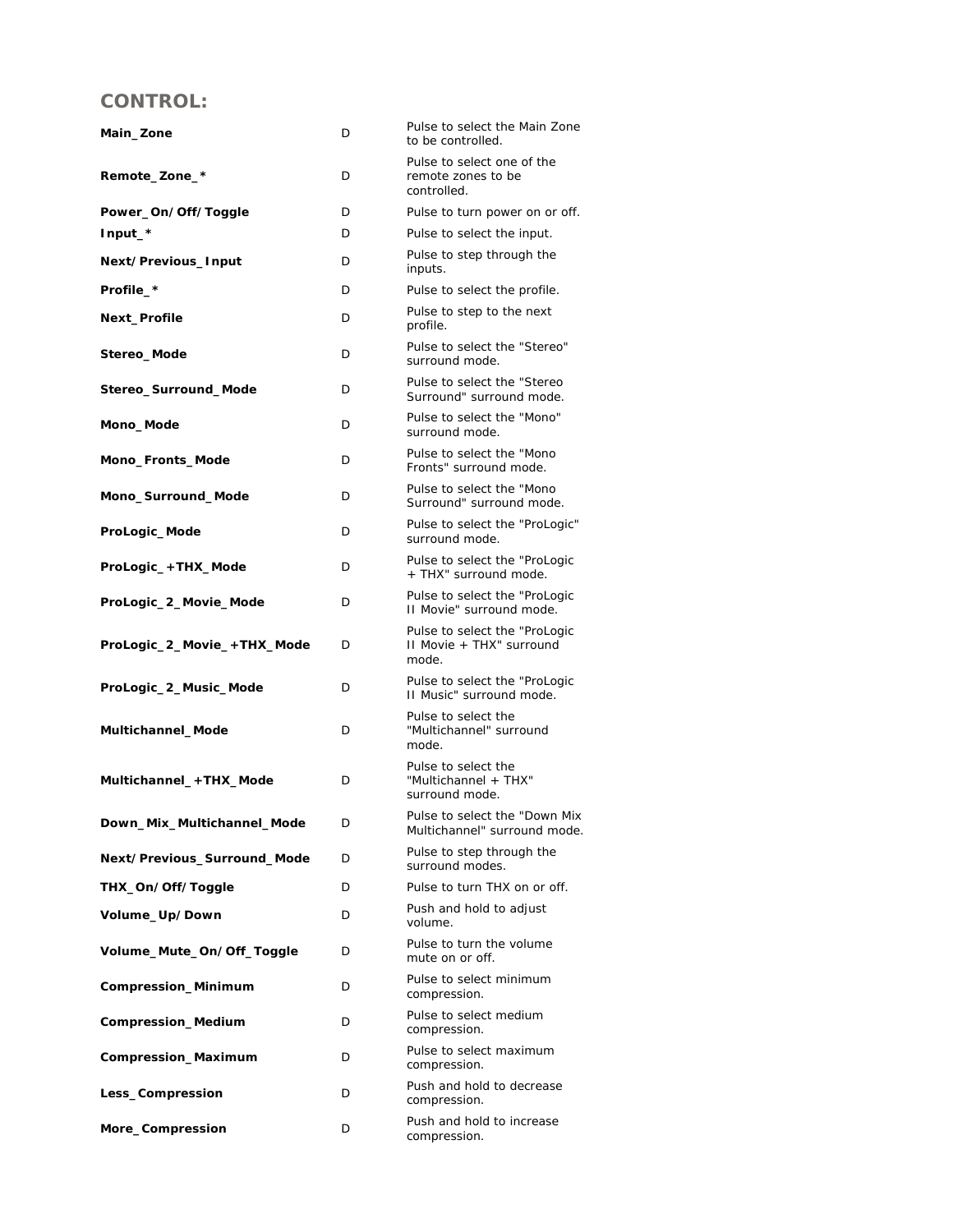| Compression_Off         | D | Pulse to turn compression off.                            |
|-------------------------|---|-----------------------------------------------------------|
| Subwoofer_On/Off        | D | Pulse to turn the subwoofer<br>on or off.                 |
| Display_Mode            | D | Pulse to turn the display on or<br>off.                   |
| <b>Preview</b>          | D | Pulse to turn on the preview<br>menu on or off.           |
| Menu                    | D | Pulse to turn the menu on.                                |
| Menu_Up/Down/Left/Right | D | Pulse to move through the<br>menus.                       |
| Menu_Enter              | D | Pulse to select the menu item.                            |
| <b>Return_Arrow</b>     | D | Pulse to go back one level in<br>the menu.                |
| Exit_Menu               | D | Pulse to exit the menu.                                   |
| Set_Up_Menu             | D | Pulse to turn the setup menu<br>on.                       |
| Function_*              | D | Pulse to activate a function<br>programmed in the No40.   |
| Recall                  | D | Pulse to recall the factory<br>defaults.                  |
| Listening_Position_*    | D | Pulse to select the listening<br>position.                |
| Trigger_*_On/Off        | D | Pulse to turn the trigger on or<br>off.                   |
| From Device\$           | S | Serial data string to be routed<br>to a 2-way RS232 port. |

## **PARAMETER DESCRIPTIONS:**

| Box $ID = 34$                       | P | Enter hex equivalent of the<br>units ID number. This shuld<br>be entered without the h after<br>it. The default is $4(i.e. 34)$ .                                    |
|-------------------------------------|---|----------------------------------------------------------------------------------------------------------------------------------------------------------------------|
| Max Volume (No<br>$Decimal) = 800d$ | P | Enter the max volume level.<br>This should be entered<br>without the decimal point so<br>that max of 80.0 becomes<br>800d. Default is 800d.                          |
| Max Volume<br>$+1 = 801d$           | P | Enter the max volume level<br>(entered above) $+$ 1. This<br>should be entered without the<br>decimal point so that max of<br>80.1 becomes 801d. Default<br>is 801d. |

## **FEEDBACK:**

| Main_Zone_Fb     | D | High indicates the main zone<br>is being controlled.                                  |
|------------------|---|---------------------------------------------------------------------------------------|
| Remote_Zone_*_Fb | D | High to indicate which remote<br>zone is being controlled.                            |
| Power_On/Off_Fb  | D | High to indicate the power<br>status of the No40.                                     |
| $Input_*$ Fb     | D | High to indicate the currently<br>selected input for the zone<br>being controlled.    |
| Input_Name\$     | S | Serial signal indicating the<br>name of the currently<br>selected input for the zone. |

High to indicate the currently

 $\mathcal{L}^{\text{max}}_{\text{max}}$  and  $\mathcal{L}^{\text{max}}_{\text{max}}$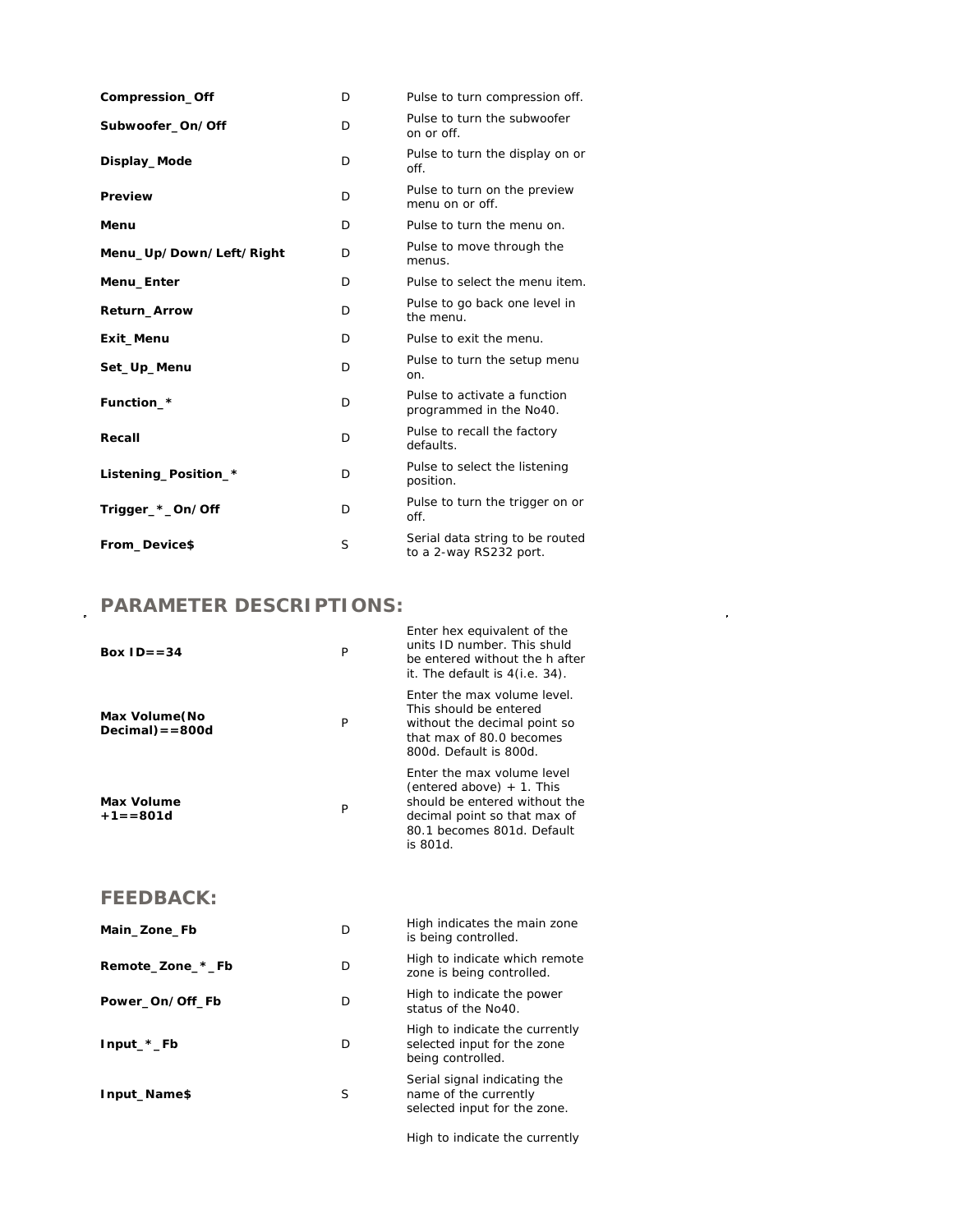| Profile_*_Fb                    | D | selected profile for the zone<br>being controlled.                                                    |
|---------------------------------|---|-------------------------------------------------------------------------------------------------------|
| Profile_Name\$                  | S | Serial signal indicating the<br>name of the currently<br>selected profile for the zone.               |
| Stereo_Mode_Fb                  | D | High to indicate the "Stereo"<br>surround mode is selected.                                           |
| Stereo_Surround_Mode_Fb         | D | High to indicate the "Stereo"<br>Surround" surround mode is<br>selected.                              |
| Mono_Mode_Fb                    | D | High to indicate the "Mono"<br>surround mode is selected.                                             |
| Mono_Fronts_Mode_Fb             | D | High to indicate the "Mono<br>Fronts" surround mode is<br>selected.                                   |
| Mono_Surround_Mode_Fb           | D | High to indicate the "Mono<br>Surround" surround mode is<br>selected.                                 |
| ProLogic_Mode_Fb                | D | High to indicate the<br>"ProLogic" surround mode is<br>selected.                                      |
| ProLogic_+THX_Mode_Fb           | D | High to indicate the "ProLogic<br>+ THX" surround mode is<br>selected.                                |
| ProLogic_2_Movie_Mode_Fb        | D | High to indicate the "ProLogic<br>2 Movie" surround mode is<br>selected.                              |
| ProLogic_2_Movie_+THX_Mode_Fb D |   | High to indicate the "ProLogic<br>2 Movie + THX" surround<br>mode is selected.                        |
| ProLogic_2_Music_Mode_Fb        | D | High to indicate the "ProLogic<br>2 Music" surround mode is<br>selected.                              |
| Multichannel_Mode_Fb            | D | High to indicate the<br>"Multichannel" surround mode<br>is selected.                                  |
| Multichannel_+THX_Mode_Fb       | D | High to indicate the<br>"Multichannel + THX"<br>surround mode is selected.                            |
| Down_Mix_Multichannel_Mode_Fb   |   | High to indicate the "Down<br>Mix Multichannel" surround<br>mode is selected.                         |
| Surround_Mode_Name\$            | S | Serial signal indicating the<br>name of the currently<br>selected surround mode for<br>the zone.      |
| Volume_Level                    | Α | Volume level value to be<br>routed to a bargraph on a<br>touch panel.                                 |
| Listening_Position_*_Fb         | D | High to indicate the currently<br>selected listening position for<br>the zone being controlled.       |
| Position_Name\$                 | S | Serial signal indicating the<br>name of the currently<br>selected listening position for<br>the zone. |
| To_Device\$                     | S | Serial data string to be routed<br>to a 2-way RS232 port.                                             |